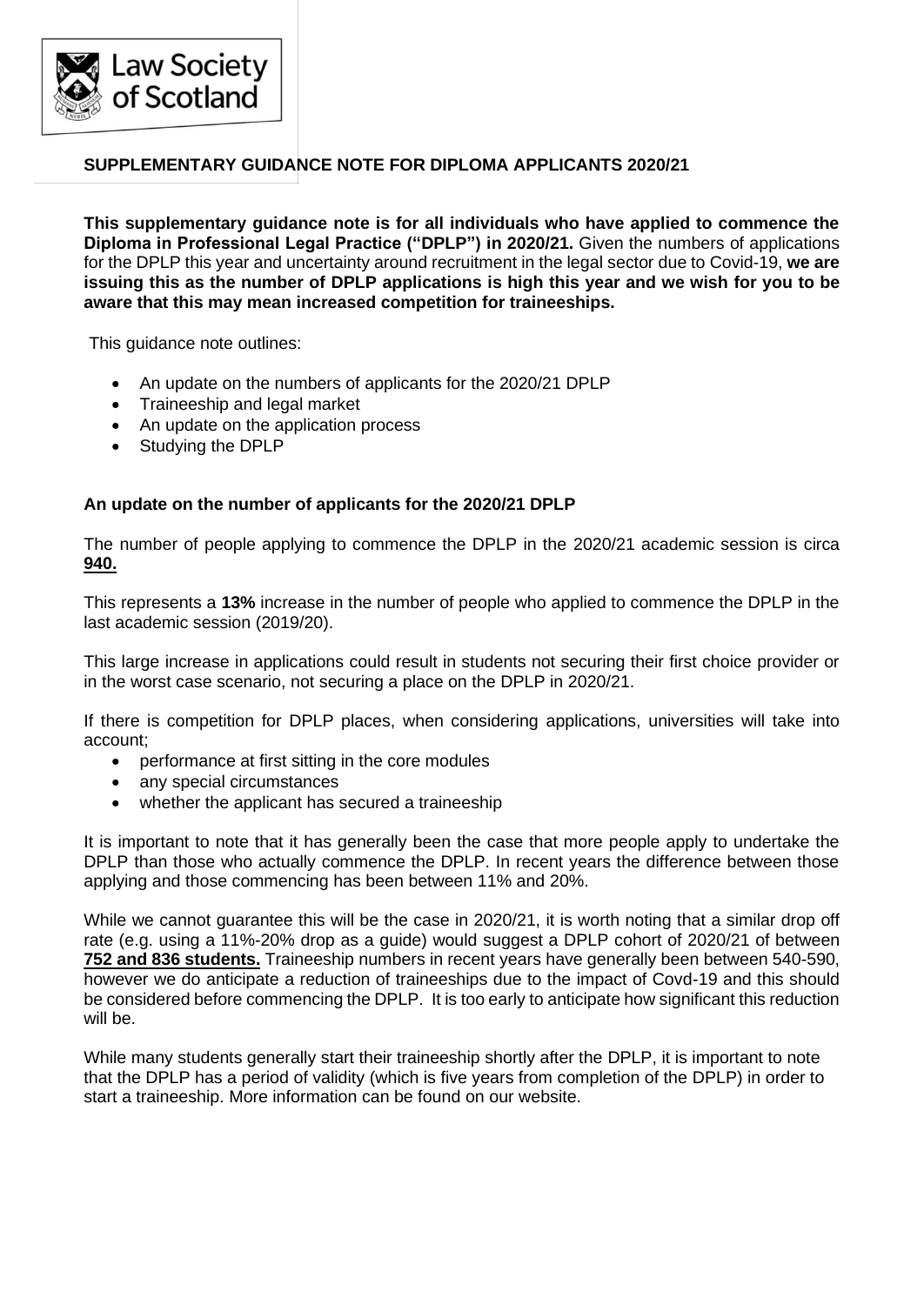# **Traineeship and legal market**

These are uncertain times and as a result of Covid-19 there have been a large number of people placed on furlough. It is estimated that over a third of solicitors in private practice have been placed on furlough. It is known that around 30% of trainees (over 300) have been placed on furlough.

As previously advised, we anticipate the number of traineeships opportunities to decrease whilst the competition for traineeships increase. The consequence of this could result in the traineeship job market being similar to the one during the last economic downturn in 2008/09 and subsequent years.

For the past couple of years, the percentage of DPLP graduates securing a traineeship has been around 85-95%. During the last economic downturn, this percentage fell as low as 56%.

Please note, the Society is not saying the traineeship market will necessarily be the same as the last economic downturn (it is too soon to say) however we believe it is our obligation to be as open with students as possible, hence the reason for sharing these figures. While a number of DPLP students will secure traineeships, based on the possible figures above, there will likely be a significant percentage of students graduating from the DPLP who will not have a training contract in place. It is also possible that some will have training contracts cancelled due to Covid-19. It is therefore likely that many of next year's graduates will compete with a larger pool of applicants for fewer positions meaning that the traineeship will be exceptionally competitive.

It is possible that although many areas of work will be adversely affected by the current situation, other areas will be seeing a higher demand for their services. Traineeships will still be available, but it is more important than ever to research and identify firms/organisations and be proactive in your approach to securing a traineeship.

If you have already secured a traineeship, we would strongly advise that you contact your future employer to check the status of the offer and if any changes have been made to your start date.

If you are looking for a traineeship - law fairs and networking opportunities were traditionally great places to make contacts and identify particular firms / organisations you would like to work for. This is likely to still be the case, however, we may see these opportunities moving online through video conference calls and other digital platforms. The Society intends to issues advice and guidance on how to approach these events but as usual, we would fully encourage you join as many of these online networking opportunities as much as possible, and contact your careers service for the best possible advice on making the most of these opportunities.

#### **An update on the application process**

As a result of Covid-19, timelines have been slightly affected. Please note, the deadline for Round 1 offers to be made to successful applicants has changed from 26 June to **10 July.**

We would advise DPLP applicants who have been unsuccessful in securing a place at their chosen university to be open to studying at a different provider. As a courtesy, we would ask that if you have been offered a place on the DPLP and you are not planning to start the DPLP this year to advise your chosen university as soon as possible, to allow the university to offer available places to other students. Indeed, the university you apply for may have a deadline for acceptance of a place – please check this.

# **Studying the Diploma during Covid-19**

We are currently in a situation where it is highly likely the DPLP will be delivered by either virtual learning or blended learning. This in itself will bring a lot of challenges. Universities are currently working extremely hard to determine how the DPLP – a practical post-graduate course – will be taught